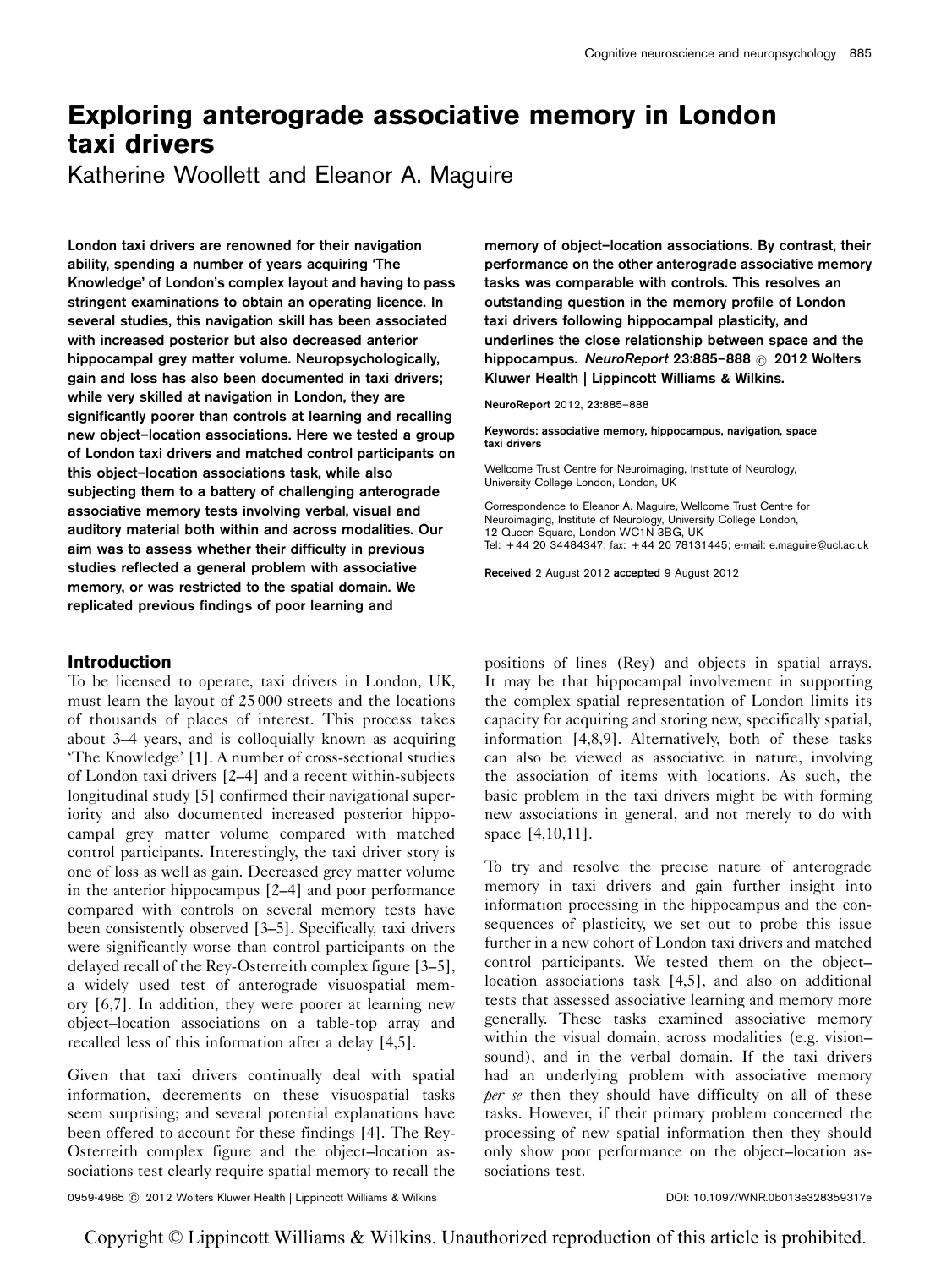# Methods

## **Participants**

There were 38 healthy male participants, 20 licensed London taxi drivers and 18 control participants. All gave informed written consent to participation in accordance with the approval of the National Hospital for Neurology and Neurosurgery and Institute of Neurology Joint Research Ethics Committee. All taxi drivers had completed 'The Knowledge' training and obtained a licence (mean years taxi driving experience 13.67 years, SD 7.86). None of the control participants had worked as taxi drivers or minicab drivers. Taxi drivers and control participants did not differ in terms of age [mean age of taxi drivers 42.1 years, SD 5.37; controls 38.72 years, SD 5.85;  $t(36) = 1.85; P = 0.07$ , handedness (laterality index [\[12](#page-3-0)]; mean of taxi drivers 87.05, SD 40.36; controls 83.83, SD 39.18;  $t(36) = 0.24$ ;  $P = 0.8$ ), or school-leaving age [mean] of taxi drivers 16.45 years, SD 0.94; controls 16.72 years, SD 1.22;  $t(36) = 0.7$ ;  $P = 0.4$ ]. Visual information processing and abstract reasoning skills were assessed using the matrix reasoning subtest of the Wechsler Abbreviated Scale of Intelligence [\[13](#page-3-0)]. The mean scaled scores for the groups did not differ significantly [taxi drivers 8.9, SD 1.88; controls 8.38, SD 2.54;  $t(36) = 0.7$ ;  $P = 0.4$ ]. An estimate of verbal IQ was obtained using the Wechsler Test of Adult Reading [\[14\]](#page-3-0) (mean of taxi drivers 98.66, SD 3.91; controls 100.3, SD 5.17), and did not differ significantly between the groups  $[t(32) = 1.05; P = 0.3]$ .

# Tasks

Six tests of anterograde associative memory were conducted. The first was the object–location associations test used in previous studies [\[4,5\]](#page-3-0). This comprised 16 coloured photographs of single objects placed on a white board measuring  $64 \text{ cm} \times 48 \text{ cm}$  [\(Fig. 1a](#page-2-0)). Participants had 60 s to name each object and study their locations. The array was then removed and a blank board of equal dimensions was introduced. Participants were given the 16 object photographs and asked to place them in the correct locations. Performance was recorded before the next learning trial. Subsequent study periods lasted 30 s and after each one, participants were asked to reproduce the array. The study-recall procedure was repeated until a criterion of 100% correct object placements was reached. Participants were also asked to reproduce the array after a 30 min delay. A score of 1 was given to objects placed within 3 cm in any direction of their original place on the board (see [\[4](#page-3-0)] for details). Two measures were derived, the number of learning trials required to reach criterion and the number of correct object–location associations recalled following the delay.

The other five tests followed a standard procedure for associative memory tests. For each task this involved seeing/hearing 16 pairs of stimuli (eight pairs for the verbal paired associates test, which was taken from the Wechsler Memory Scale III [\[15](#page-3-0)]), for 3 s/pair. After exposure to the stimulus pairs, memory was assessed by presenting one item from the pair and asking the participant to recall the associated item. In each test there were six learning-retrieval trials of this type (four for the verbal paired associates test). In the visual paired associates test, the stimuli were unrelated pairs of objects on a white background [\(Fig. 1b](#page-2-0)). The visual paired associates with a relevant context also involved pairs of objects, but this time superimposed onto a scene background ([Fig. 1c\)](#page-2-0); on any one trial both objects were related to the background context but not to each other. In another test, objects were paired with sounds, with each stimulus comprising an object shown on a white background and an unrelated sound that was played simultaneously [\(Fig. 1d](#page-2-0)). During retrieval, the sounds were played and participants had to recall the associated objects. In the face–name associations test, each stimulus contained a male forwardlooking face with neutral expression and a person's name in text underneath ([Fig. 1e\)](#page-2-0). During retrieval, the faces were shown and the participant had to recall the associated names. In the final test, participants heard pairs of words during learning [\(Fig. 1f\)](#page-2-0). During retrieval one word from each pair was provided auditorily and participants had to recall the associated word. Stimuli did not appear in more than one test. Overall, two scores were derived for each test, the sum of correctly recalled items across the learning trials, and the number of correctly recalled items after the 30 min delay.

#### Procedure

Each participant was tested individually during two sessions on two separate days. The order of tests within and across sessions was balanced to ensure tests involving similar types of material (e.g. the two visual paired associates tests) were not administered in close proximity.

#### Data analysis

Group comparisons for participant characteristics were made using two-tailed  $t$ -tests. For the main associative memory tasks, data were screened for outliers, homogeneity of variance, and to ascertain whether the data were normally distributed. Multivariate analysis of variance (MANOVA; Hotelling's trace multivariate test) was carried out using the general linear model with the significance threshold set at  $P$  value less than 0.05. Group (taxi drivers, control participants) was the independent variable and the 12 associative memory measures [\(Table 1\)](#page-3-0) were the dependent variables. Where MANOVA indicated a significant effect, the between-subjects tests were used to ascertain the source with a threshold of P value less than 0.05.

# **Results**

Mean scores for the two groups on the associative memory measures are shown in [Table 1](#page-3-0). A MANOVA showed a significant difference between the two groups  $[F(12,25) = 2.33; P = 0.03]$ . The source of this difference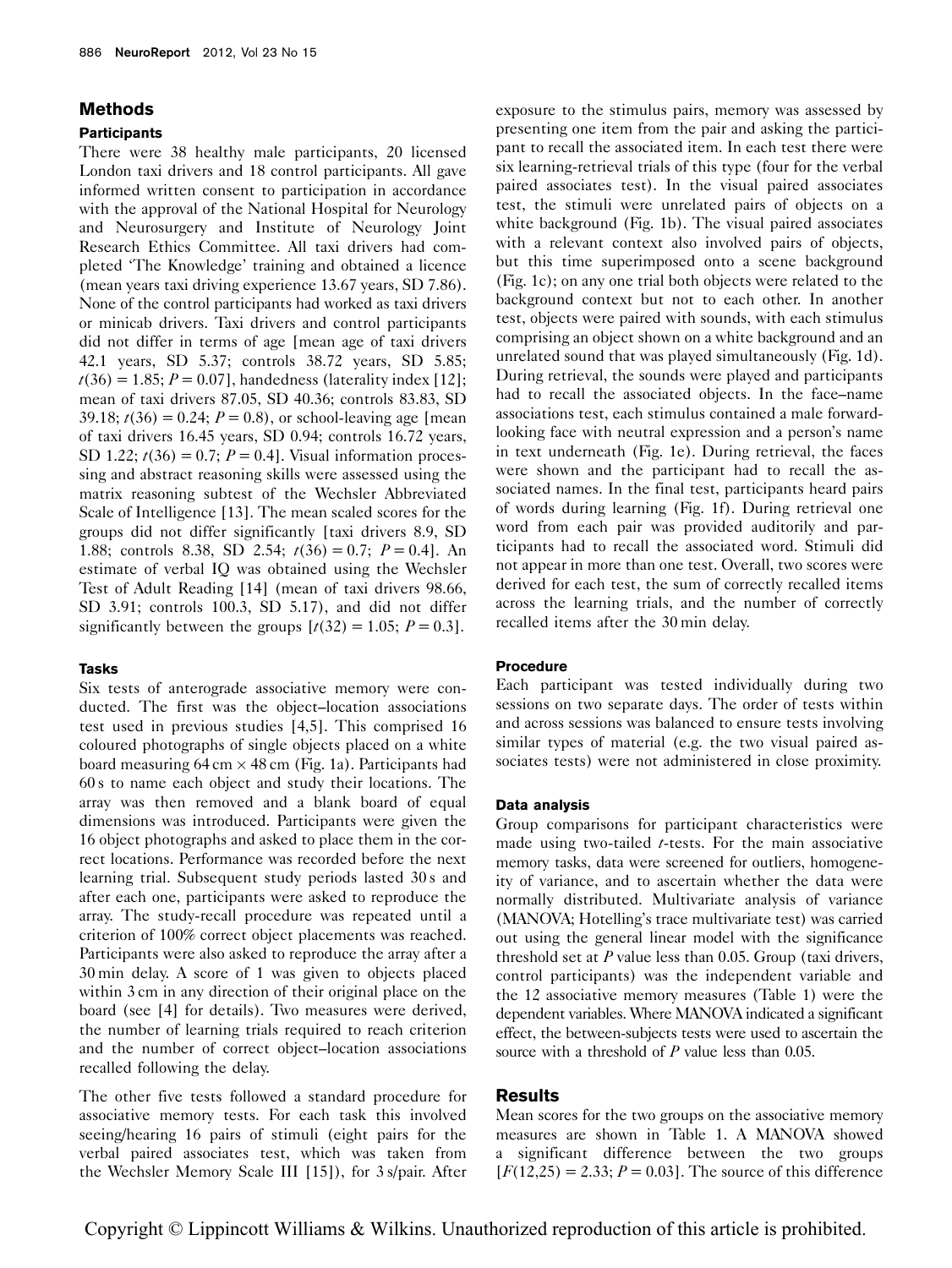<span id="page-2-0"></span>

Examples of the stimuli. (a) The table-top array from the object–location associations test; (b) example stimulus from the visual paired associates task; (c) from the visual paired associates with context task; (d) from the object–sound associations task – note that for each stimulus in this test participants saw an object presented centrally on the screen and simultaneously heard an unrelated sound (no text was shown, and is provided here merely to aid clarity); (e) example stimulus from the face–name associations test; and (f) from the verbal paired associates test.

was investigated using the tests of between-subjects effects produced by MANOVA. There were two main effects; taxi drivers took significantly longer to reach criterion on the object–location associations test  $[F(1,36) =$ 9.70;  $P = 0.004$  and recalled fewer of the object-location associations after a 30 min delay  $[F(1,36) = 7.25; P =$ 0.01]. The two groups did not differ significantly on any other associative memory measure.

## **Discussion**

In line with previous studies [\[4,5\]](#page-3-0), we found that licensed London taxi drivers took significantly longer to learn the locations of objects on a table-top array and recalled fewer of them after a delay than control participants. In contrast, there was no difference between the groups when learning and recalling a range of other associations, including those between objects pairs, between objects and sounds, faces and names, and pairs of words.

The object–location associations test on which taxi drivers here and in previous studies [\[4,5\]](#page-3-0) showed poor performance concerned items in the visual domain. We therefore included in our associative memory battery two other tests that involved visual associations, one with stimuli comprised of two unrelated objects presented centrally on a white background, and the other involving pairs of objects, unrelated to each other, presented

Copyright © Lippincott Williams & Wilkins. Unauthorized reproduction of this article is prohibited.